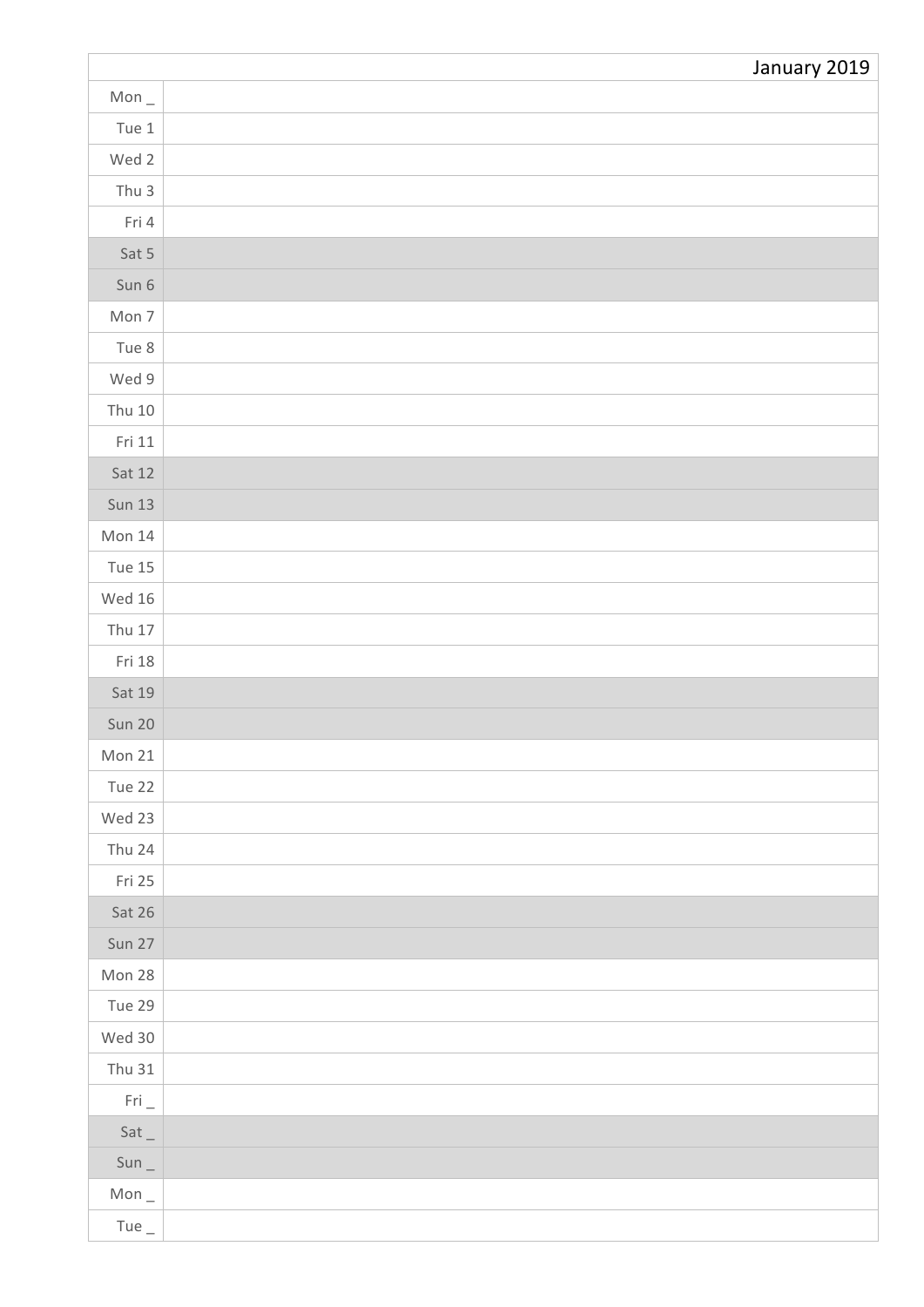|               | February 2019 |
|---------------|---------------|
| Mon $_{-}$    |               |
| Tue $_{-}$    |               |
| $Wed$ $_{-}$  |               |
| Thu $_{-}$    |               |
| Fri 1         |               |
| Sat 2         |               |
| Sun 3         |               |
| Mon 4         |               |
| Tue 5         |               |
| Wed 6         |               |
| Thu $7$       |               |
| Fri 8         |               |
| Sat 9         |               |
| <b>Sun 10</b> |               |
| Mon 11        |               |
| <b>Tue 12</b> |               |
| Wed $13$      |               |
| <b>Thu 14</b> |               |
| Fri 15        |               |
| Sat $16$      |               |
| <b>Sun 17</b> |               |
| Mon $18$      |               |
| <b>Tue 19</b> |               |
| Wed 20        |               |
| <b>Thu 21</b> |               |
| Fri 22        |               |
| Sat 23        |               |
| <b>Sun 24</b> |               |
| Mon 25        |               |
| Tue 26        |               |
| Wed 27        |               |
| Thu 28        |               |
| Fri           |               |
| Sat           |               |
| $Sun_$        |               |
| Mon $_{-}$    |               |
| Tue $_{-}$    |               |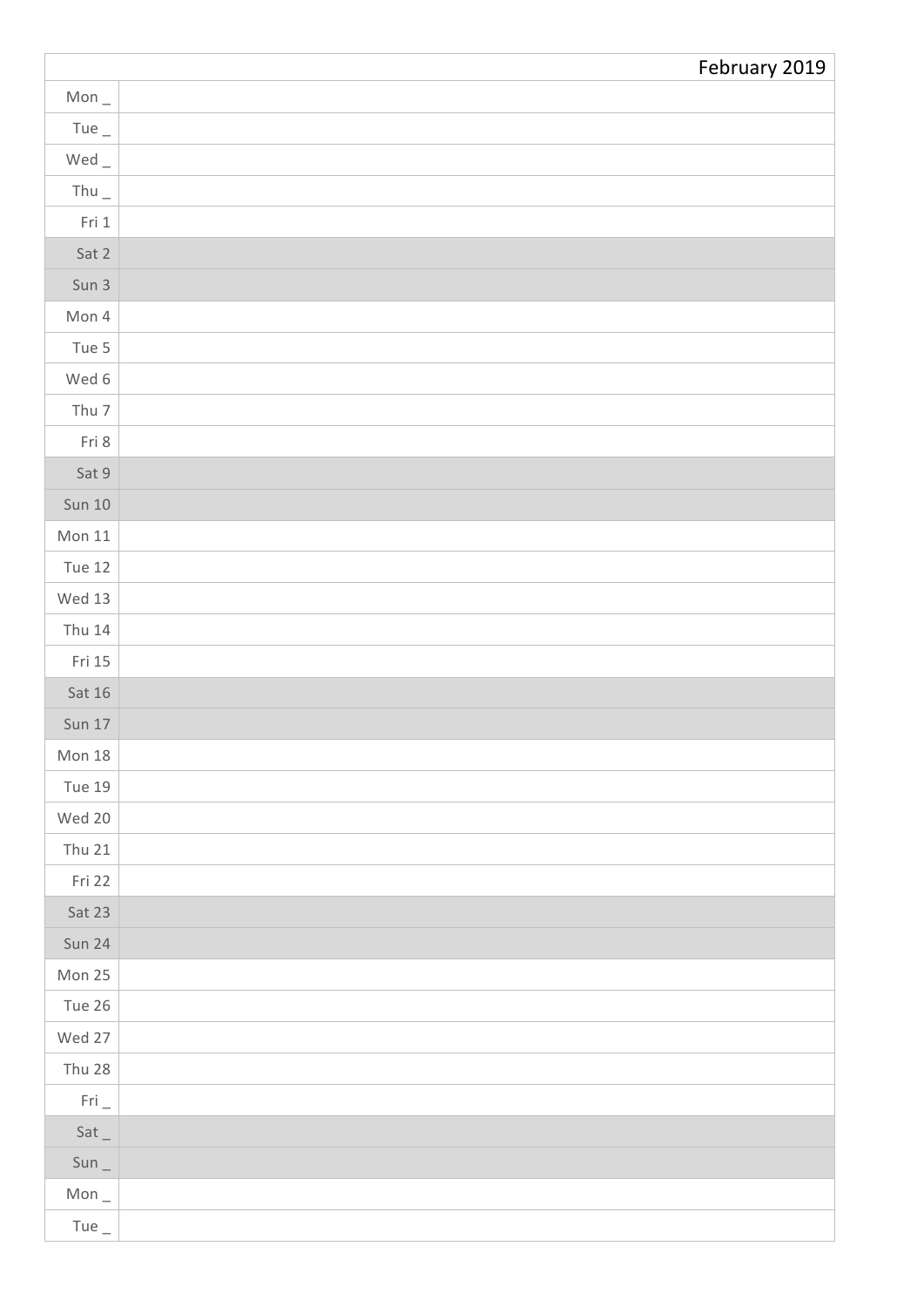|                                     | <b>March 2019</b> |
|-------------------------------------|-------------------|
| Mon $_{-}$                          |                   |
| Tue $_{-}$                          |                   |
| $\mathsf{Wed}\,\rule{0pt}{1.5pt}\,$ |                   |
| Thu $\_$                            |                   |
| Fri 1                               |                   |
| Sat 2                               |                   |
| Sun 3                               |                   |
| Mon 4                               |                   |
| Tue 5                               |                   |
| Wed 6                               |                   |
| Thu $7$                             |                   |
| Fri 8                               |                   |
| Sat 9                               |                   |
| <b>Sun 10</b>                       |                   |
| Mon $11$                            |                   |
| <b>Tue 12</b>                       |                   |
| Wed 13                              |                   |
| Thu 14                              |                   |
| Fri 15                              |                   |
| Sat $16$                            |                   |
| <b>Sun 17</b>                       |                   |
| Mon $18$                            |                   |
| <b>Tue 19</b>                       |                   |
| Wed 20                              |                   |
| <b>Thu 21</b>                       |                   |
| Fri 22                              |                   |
| Sat 23                              |                   |
| <b>Sun 24</b>                       |                   |
| Mon 25                              |                   |
| Tue 26                              |                   |
| Wed 27                              |                   |
| Thu 28                              |                   |
| Fri 29                              |                   |
| Sat 30                              |                   |
| <b>Sun 31</b>                       |                   |
| Mon $_{-}$                          |                   |
| Tue $_{-}$                          |                   |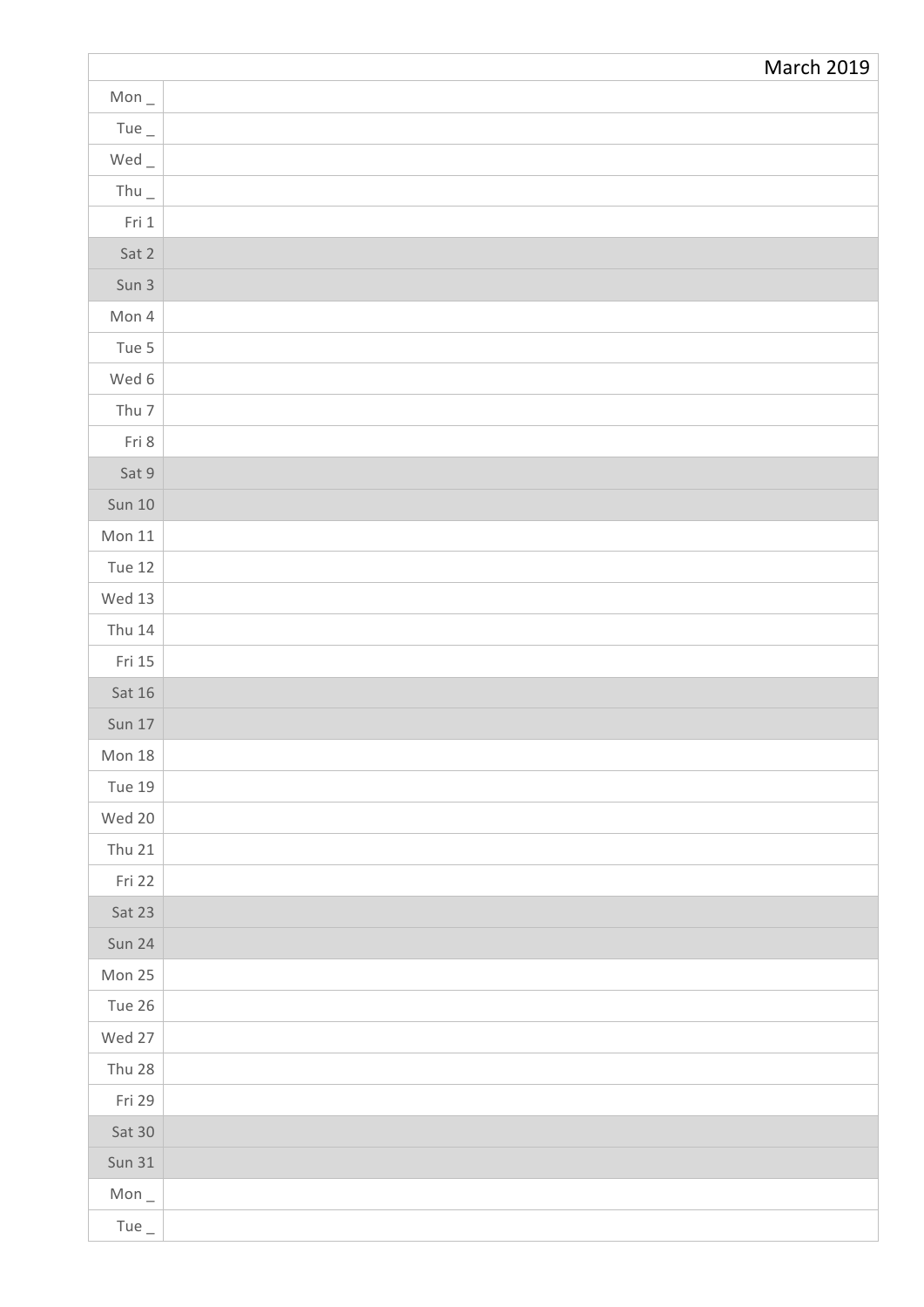|               | <b>April 2019</b> |
|---------------|-------------------|
| Mon 1         |                   |
| Tue 2         |                   |
| Wed 3         |                   |
| Thu $4$       |                   |
| Fri 5         |                   |
| Sat 6         |                   |
| Sun 7         |                   |
| Mon 8         |                   |
| Tue 9         |                   |
| Wed $10$      |                   |
| Thu 11        |                   |
| Fri 12        |                   |
| Sat 13        |                   |
| <b>Sun 14</b> |                   |
| Mon $15$      |                   |
| <b>Tue 16</b> |                   |
| Wed $17$      |                   |
| <b>Thu 18</b> |                   |
| Fri 19        |                   |
| Sat 20        |                   |
| <b>Sun 21</b> |                   |
| Mon 22        |                   |
| Tue 23        |                   |
| Wed 24        |                   |
| <b>Thu 25</b> |                   |
| Fri 26        |                   |
| Sat 27        |                   |
| <b>Sun 28</b> |                   |
| Mon 29        |                   |
| Tue 30        |                   |
| Wed $\_$      |                   |
| Thu $_{-}$    |                   |
| Fri           |                   |
| Sat           |                   |
| $Sun_$        |                   |
| Mon $_{-}$    |                   |
| Tue $_{-}$    |                   |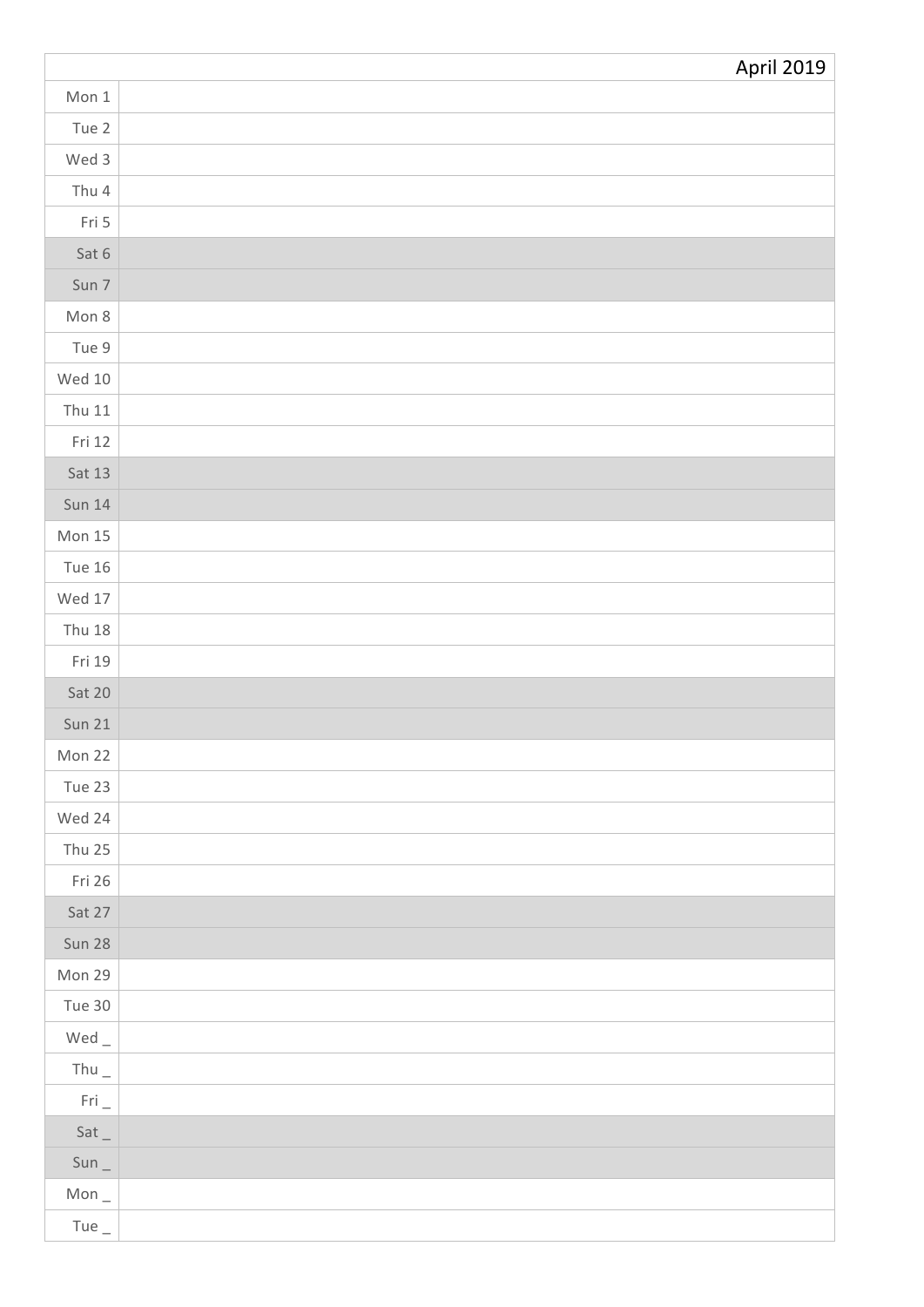|               | May 2019 |
|---------------|----------|
| Mon $_{-}$    |          |
| Tue $_{-}$    |          |
| Wed $1$       |          |
| Thu 2         |          |
| Fri 3         |          |
| Sat 4         |          |
| Sun 5         |          |
| Mon 6         |          |
| Tue 7         |          |
| Wed 8         |          |
| Thu 9         |          |
| Fri 10        |          |
| Sat 11        |          |
| <b>Sun 12</b> |          |
| Mon 13        |          |
| <b>Tue 14</b> |          |
| Wed $15$      |          |
| Thu $16$      |          |
| Fri 17        |          |
| Sat $18$      |          |
| <b>Sun 19</b> |          |
| Mon 20        |          |
| Tue $21$      |          |
| Wed 22        |          |
| <b>Thu 23</b> |          |
| Fri 24        |          |
| Sat 25        |          |
| Sun 26        |          |
| Mon 27        |          |
| Tue 28        |          |
| Wed 29        |          |
| Thu $30$      |          |
| Fri 31        |          |
| Sat           |          |
| $Sun_$        |          |
| Mon $_{-}$    |          |
| Tue $_{-}$    |          |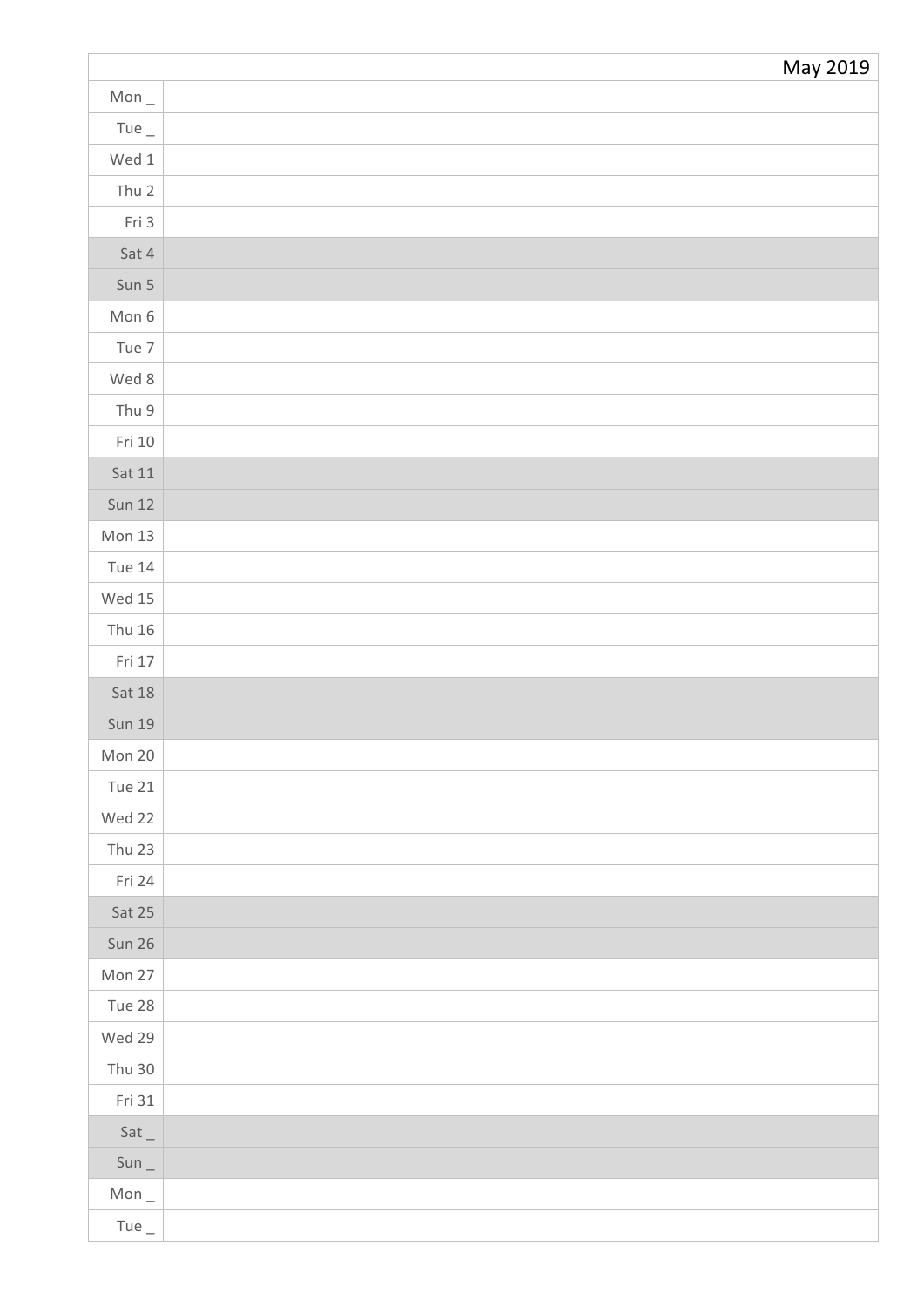|               | <b>June 2019</b> |
|---------------|------------------|
| Mon $_{-}$    |                  |
| Tue $\_$      |                  |
| $Wed$ _       |                  |
| Thu $_{-}$    |                  |
| Fri           |                  |
| Sat 1         |                  |
| Sun 2         |                  |
| Mon 3         |                  |
| Tue 4         |                  |
| Wed 5         |                  |
| Thu $6$       |                  |
| Fri 7         |                  |
| Sat 8         |                  |
| Sun 9         |                  |
| Mon $10$      |                  |
| Tue $11$      |                  |
| Wed $12$      |                  |
| <b>Thu 13</b> |                  |
| Fri 14        |                  |
| Sat 15        |                  |
| <b>Sun 16</b> |                  |
| Mon $17$      |                  |
| <b>Tue 18</b> |                  |
| Wed 19        |                  |
| Thu $20$      |                  |
| Fri 21        |                  |
| Sat 22        |                  |
| <b>Sun 23</b> |                  |
| Mon 24        |                  |
| Tue 25        |                  |
| Wed 26        |                  |
| Thu 27        |                  |
| Fri 28        |                  |
| Sat 29        |                  |
| Sun 30        |                  |
| Mon $_{-}$    |                  |
| Tue $_{-}$    |                  |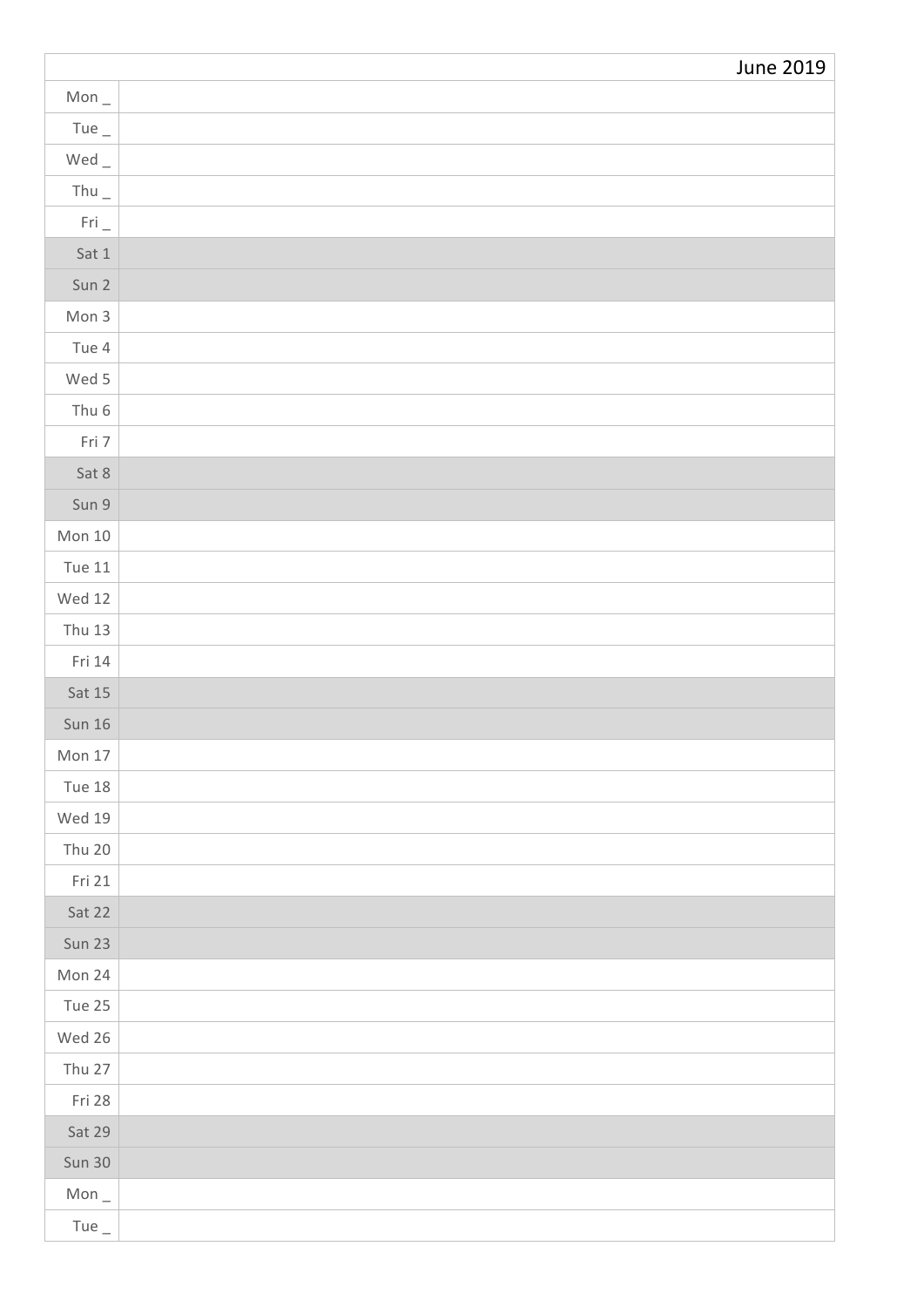|                                     | <b>July 2019</b> |
|-------------------------------------|------------------|
| Mon 1                               |                  |
| Tue 2                               |                  |
| Wed 3                               |                  |
| Thu $4$                             |                  |
| Fri 5                               |                  |
| Sat 6                               |                  |
| Sun 7                               |                  |
| Mon 8                               |                  |
| Tue 9                               |                  |
| Wed $10$                            |                  |
| Thu $11$                            |                  |
| Fri 12                              |                  |
| Sat 13                              |                  |
| <b>Sun 14</b>                       |                  |
| Mon $15$                            |                  |
| <b>Tue 16</b>                       |                  |
| Wed $17$                            |                  |
| <b>Thu 18</b>                       |                  |
| Fri 19                              |                  |
| Sat 20                              |                  |
| <b>Sun 21</b>                       |                  |
| Mon 22                              |                  |
| Tue 23                              |                  |
| Wed 24                              |                  |
| Thu $25$                            |                  |
| Fri 26                              |                  |
| Sat 27                              |                  |
| Sun 28                              |                  |
| Mon 29                              |                  |
| Tue 30                              |                  |
| Wed $31$                            |                  |
| Thu $_{-}$                          |                  |
| $\mathsf{Fri}\,\rule{0pt}{1.5pt}\,$ |                  |
| Sat                                 |                  |
| $Sun_$                              |                  |
| Mon $_{-}$                          |                  |
| Tue $_{-}$                          |                  |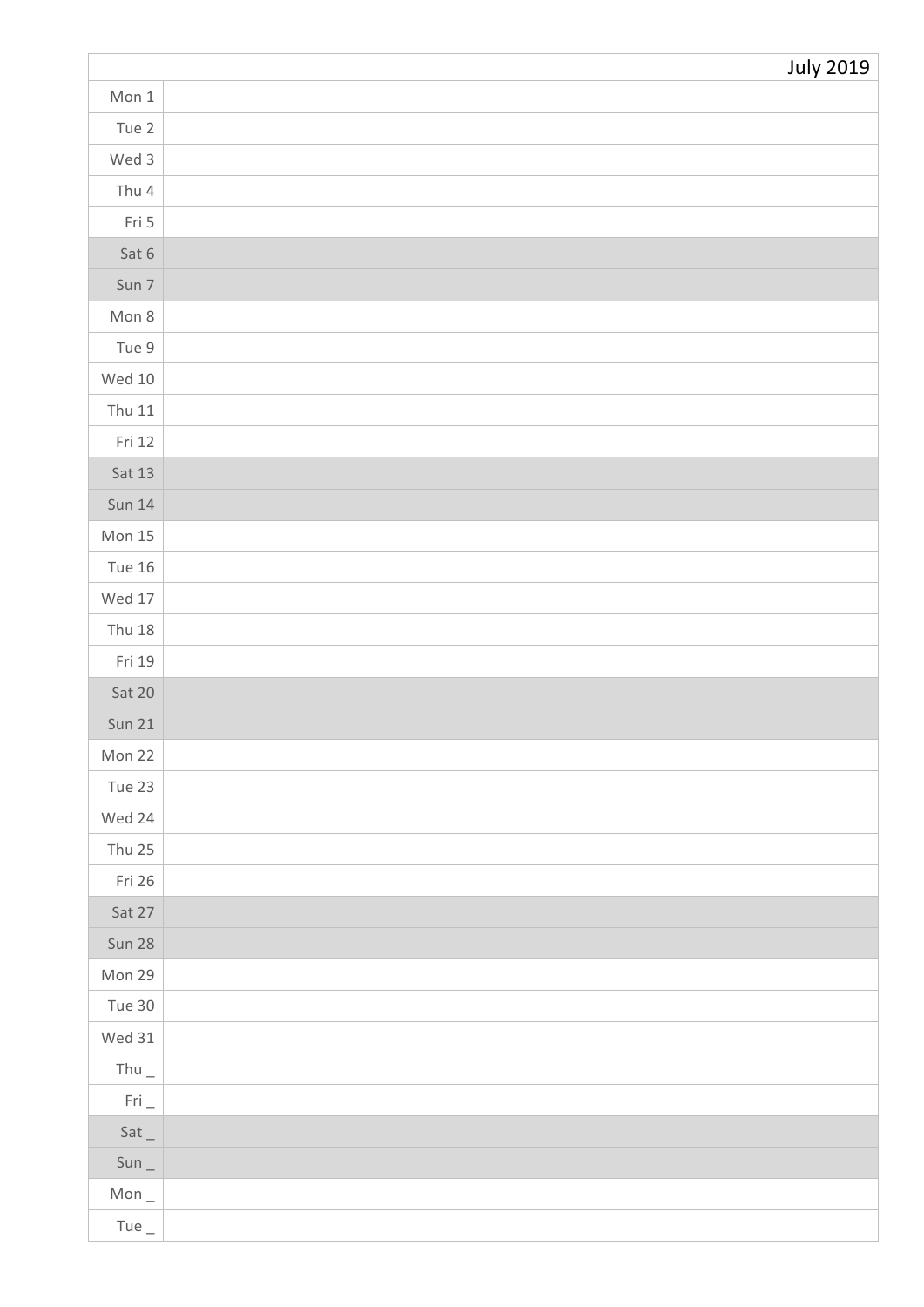|               | August 2019 |
|---------------|-------------|
| Mon $_{-}$    |             |
| Tue $_{-}$    |             |
| $Wed$ $-$     |             |
| Thu $1$       |             |
| Fri 2         |             |
| Sat 3         |             |
| Sun 4         |             |
| Mon 5         |             |
| Tue 6         |             |
| Wed 7         |             |
| Thu $8$       |             |
| Fri 9         |             |
| Sat 10        |             |
| <b>Sun 11</b> |             |
| Mon $12$      |             |
| Tue 13        |             |
| Wed $14$      |             |
| <b>Thu 15</b> |             |
| Fri 16        |             |
| Sat 17        |             |
| <b>Sun 18</b> |             |
| Mon 19        |             |
| Tue 20        |             |
| Wed 21        |             |
| <b>Thu 22</b> |             |
| Fri 23        |             |
| Sat 24        |             |
| <b>Sun 25</b> |             |
| Mon 26        |             |
| Tue 27        |             |
| Wed 28        |             |
| <b>Thu 29</b> |             |
| Fri 30        |             |
| Sat 31        |             |
| $Sun_$        |             |
| Mon $_{-}$    |             |
| Tue $_{-}$    |             |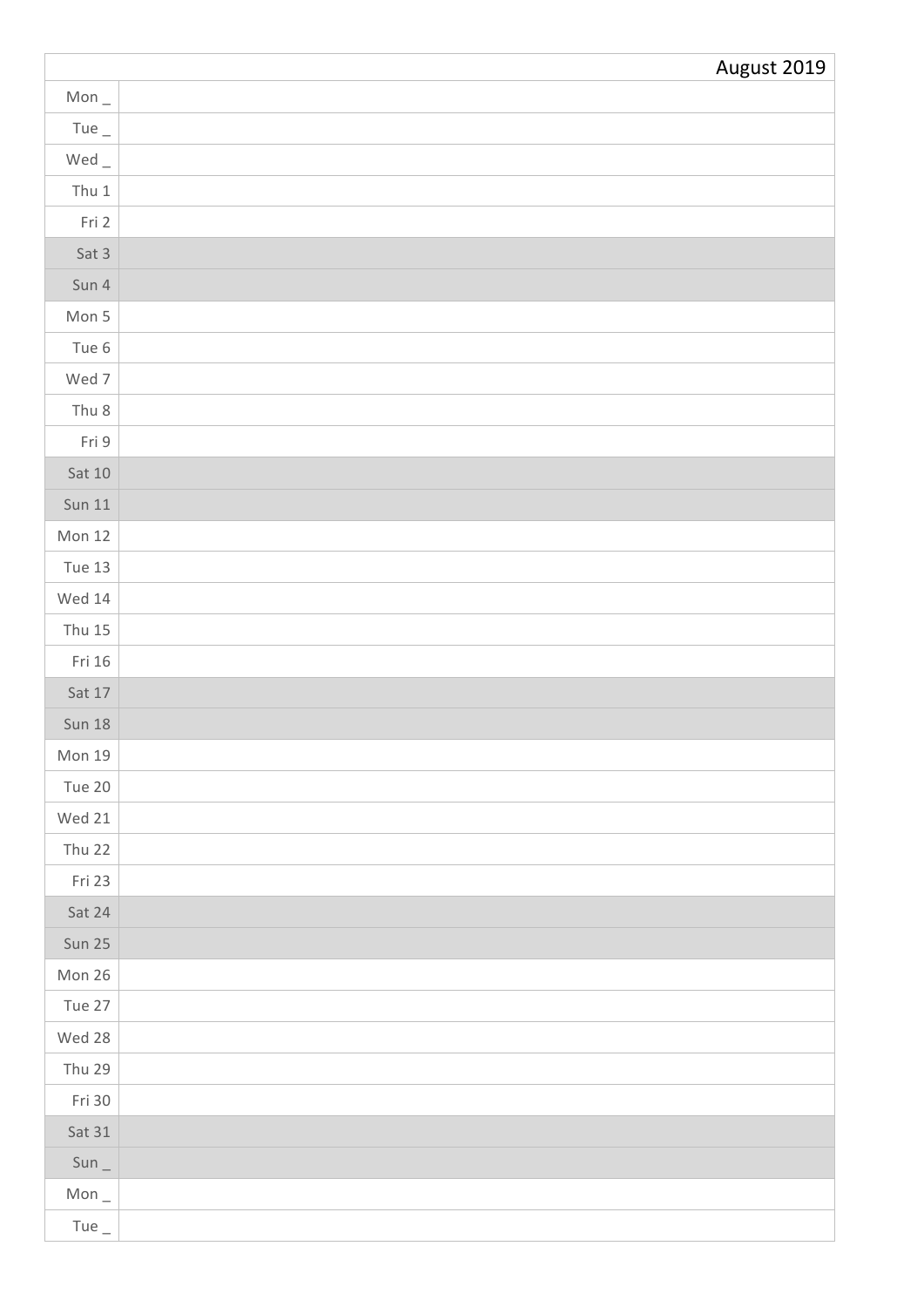|                  | September 2019 |
|------------------|----------------|
| Mon $_{-}$       |                |
| Tue $_{-}$       |                |
| $Wed_$           |                |
| Thu $_{-}$       |                |
| $Fri_$           |                |
| Sat              |                |
| Sun <sub>1</sub> |                |
| Mon 2            |                |
| Tue 3            |                |
| Wed 4            |                |
| Thu $5$          |                |
| Fri 6            |                |
| Sat 7            |                |
| Sun 8            |                |
| Mon 9            |                |
| Tue $10$         |                |
| Wed $11$         |                |
| <b>Thu 12</b>    |                |
| Fri 13           |                |
| Sat 14           |                |
| Sun $15$         |                |
| Mon 16           |                |
| Tue 17           |                |
| Wed $18$         |                |
| Thu 19           |                |
| Fri 20           |                |
| Sat 21           |                |
| <b>Sun 22</b>    |                |
| Mon 23           |                |
| Tue 24           |                |
| Wed 25           |                |
| Thu $26$         |                |
| Fri 27           |                |
| Sat 28           |                |
| Sun 29           |                |
| Mon 30           |                |
| Tue $_{-}$       |                |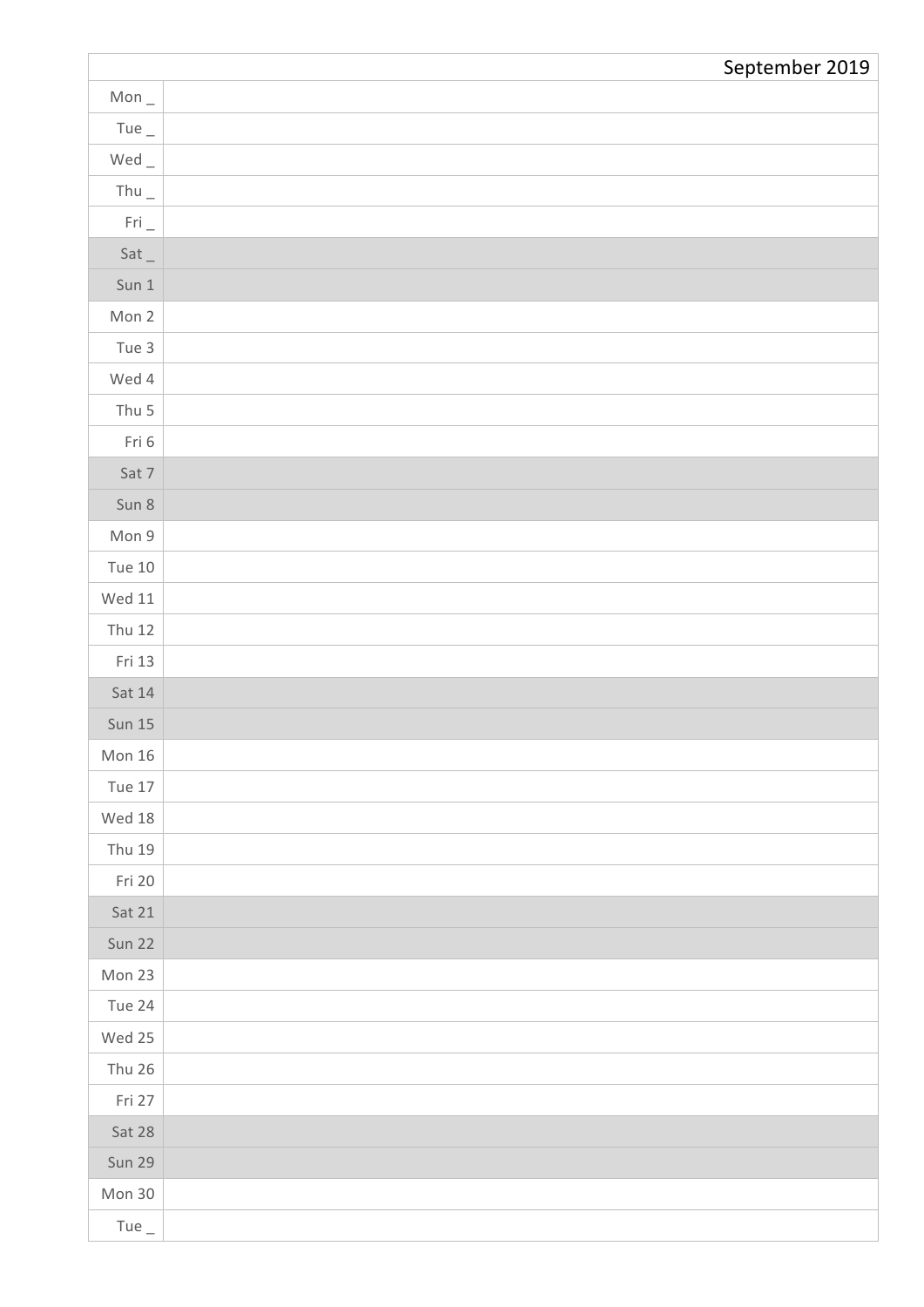|                        | October 2019 |
|------------------------|--------------|
| Mon $_{-}$             |              |
| Tue $1$                |              |
| Wed 2                  |              |
| Thu $3$                |              |
| Fri 4                  |              |
| Sat 5                  |              |
| Sun 6                  |              |
| Mon 7                  |              |
| Tue 8                  |              |
| Wed 9                  |              |
| Thu $10$               |              |
| Fri 11                 |              |
| Sat 12                 |              |
| <b>Sun 13</b>          |              |
| Mon $14$               |              |
| Tue 15                 |              |
| Wed 16                 |              |
| Thu $17$               |              |
| Fri 18                 |              |
| Sat 19                 |              |
| <b>Sun 20</b>          |              |
| Mon 21                 |              |
| Tue 22                 |              |
| Wed 23                 |              |
| Thu 24                 |              |
| Fri 25                 |              |
| Sat 26                 |              |
| Sun 27                 |              |
| Mon 28                 |              |
| Tue 29                 |              |
| Wed 30                 |              |
| Thu $31$               |              |
| $\mathsf{Fri}\,\_\!\_$ |              |
| Sat                    |              |
| $Sun_$                 |              |
| Mon $_{-}$             |              |
| Tue $_{-}$             |              |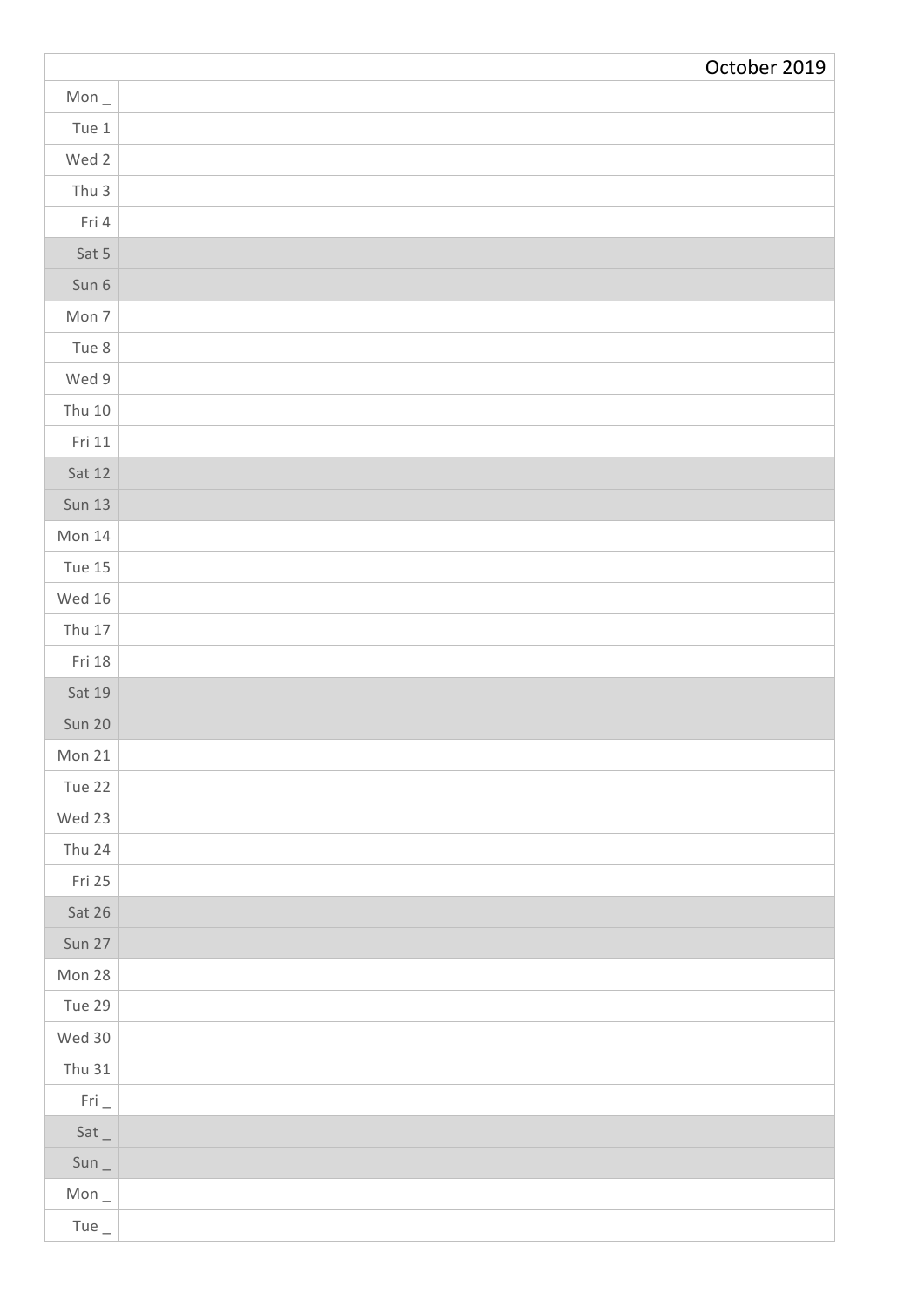|               | November 2019 |
|---------------|---------------|
| Mon $_{-}$    |               |
| Tue $_{-}$    |               |
| $Wed$ $-$     |               |
| Thu $\_$      |               |
| Fri 1         |               |
| Sat 2         |               |
| Sun 3         |               |
| Mon 4         |               |
| Tue 5         |               |
| Wed 6         |               |
| Thu 7         |               |
| Fri 8         |               |
| Sat 9         |               |
| <b>Sun 10</b> |               |
| Mon $11$      |               |
| <b>Tue 12</b> |               |
| Wed $13$      |               |
| <b>Thu 14</b> |               |
| Fri 15        |               |
| Sat 16        |               |
| <b>Sun 17</b> |               |
| Mon 18        |               |
| <b>Tue 19</b> |               |
| Wed 20        |               |
| <b>Thu 21</b> |               |
| Fri 22        |               |
| Sat 23        |               |
| <b>Sun 24</b> |               |
| Mon 25        |               |
| Tue 26        |               |
| Wed 27        |               |
| Thu 28        |               |
| Fri 29        |               |
| $Sat$ 30      |               |
| Sun           |               |
| Mon $_{-}$    |               |
| Tue $_{-}$    |               |